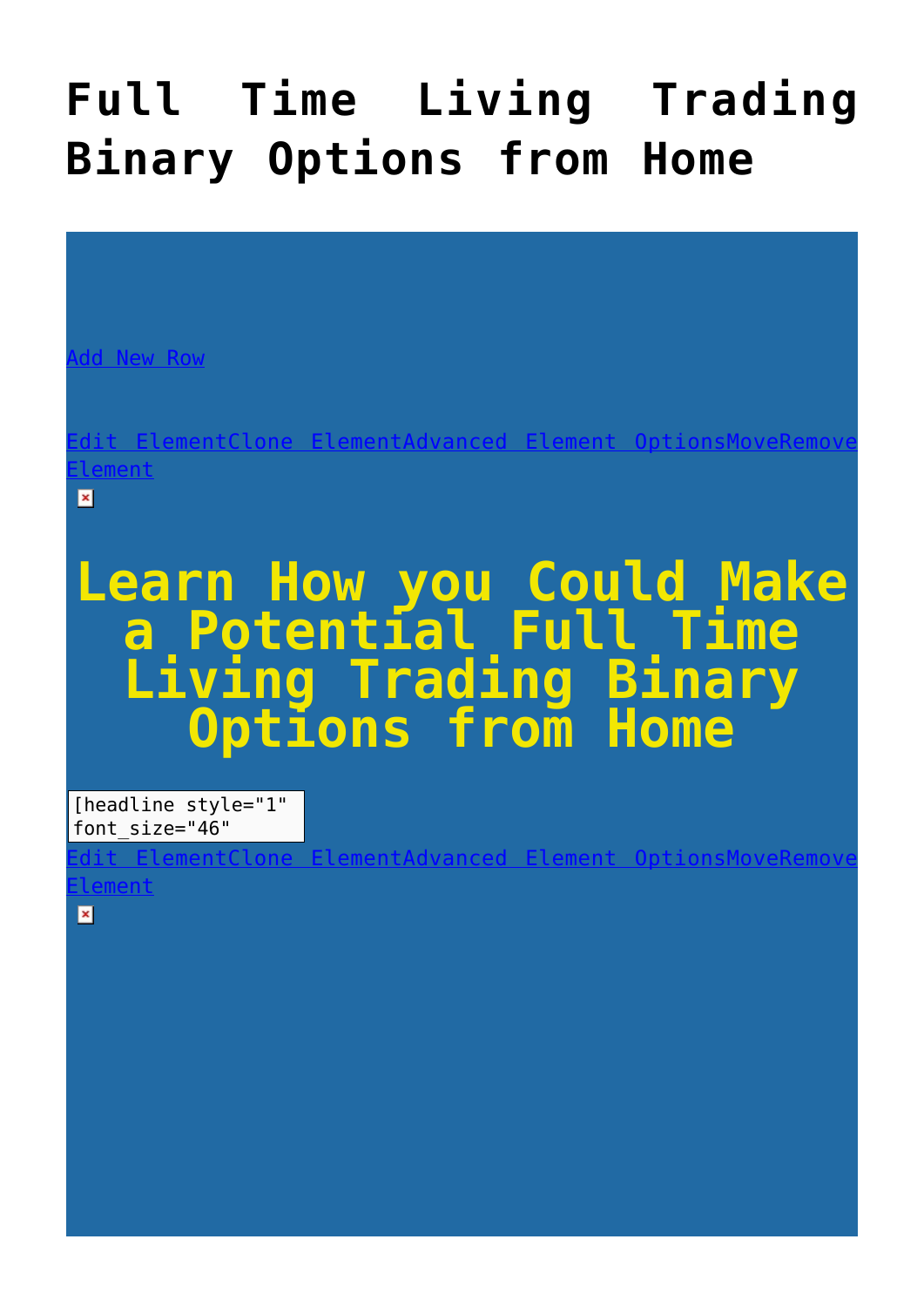```
[video_player
type="url"
dit Parent ElementEdit ElementClone ElementAdvanced Element
OptionsMoveRemove Element
\vert \mathbf{x} \vert[op_popup popup_width="700″ popup_open_effect="fade"
popup_close_effect="fade" popup_open_speed="normal"
popup close speed="normal" popup border color="#fff"
popup_border_size="16″ popup_padding_top="20″
popup_padding_bottom="20″ popup_padding_left="30″
popup padding right="30″ pop trigger dontshow="0″
pop_trigger_time="0″ pop_exit_intent="N"
pop_dont_show_on_tablet="N" pop_dont_show_on_mobile="N"
popup_id="op_popup_id_1428489946906″]
                ccess Your Free Training »
[op_liveeditor_element data-style=""]
50% Complete
[/op_liveeditor_element]
[op_liveeditor_element data-style=""][text_block
style="style 1.png" align="center" font size="14'
font_color="%23b3b3b3″ top_padding="5″
```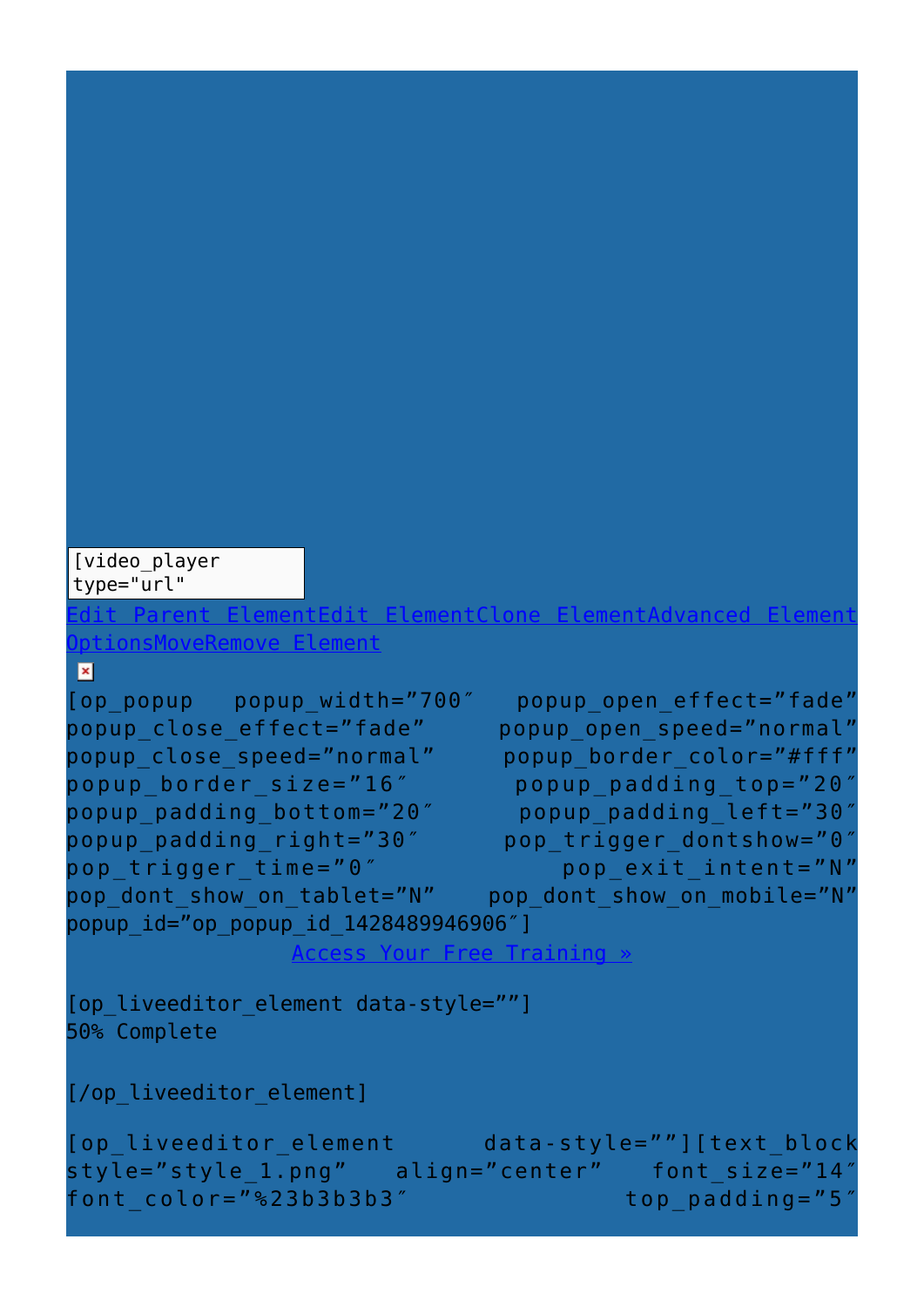bottom padding="5"]Almost there: Please enter your valid email and click the button below to gain access[/text block][/op liveeditor element] [op\_liveeditor\_element\_data-style=""] — SPACER —

[/op liveeditor element]

[op liveeditor element data-style=""]

### **Register Below To Access Our Free Training**

Get Your Access Now »

We respect your privacy and your information is 100% secure

[/op liveeditor element]

[op liveeditor elements][/op liveeditor elements][/op\_popup]

[op\_popup\_elements] [op\_popup\_content\_e

</div>[/optin box c ode][optin\_box\_fiel

[op\_popup popup\_width="700"

popup\_open\_effect=" </div>[/optin\_box\_c ode][optin\_box\_fiel

dit ElementClone ElementAdvanced Element OptionsMoveRemov

#### [Element](#page--1-0)

 $\overline{\mathbf{x}}$ 

[text\_block style="style\_1.png" align="center" font\_size="14″ font color="%23ffffff" top padding="10"]We respect your privacy and your information is 100% secure[/text\_block] [text block]

style="style\_1.png"

[Add Element](#page--1-0)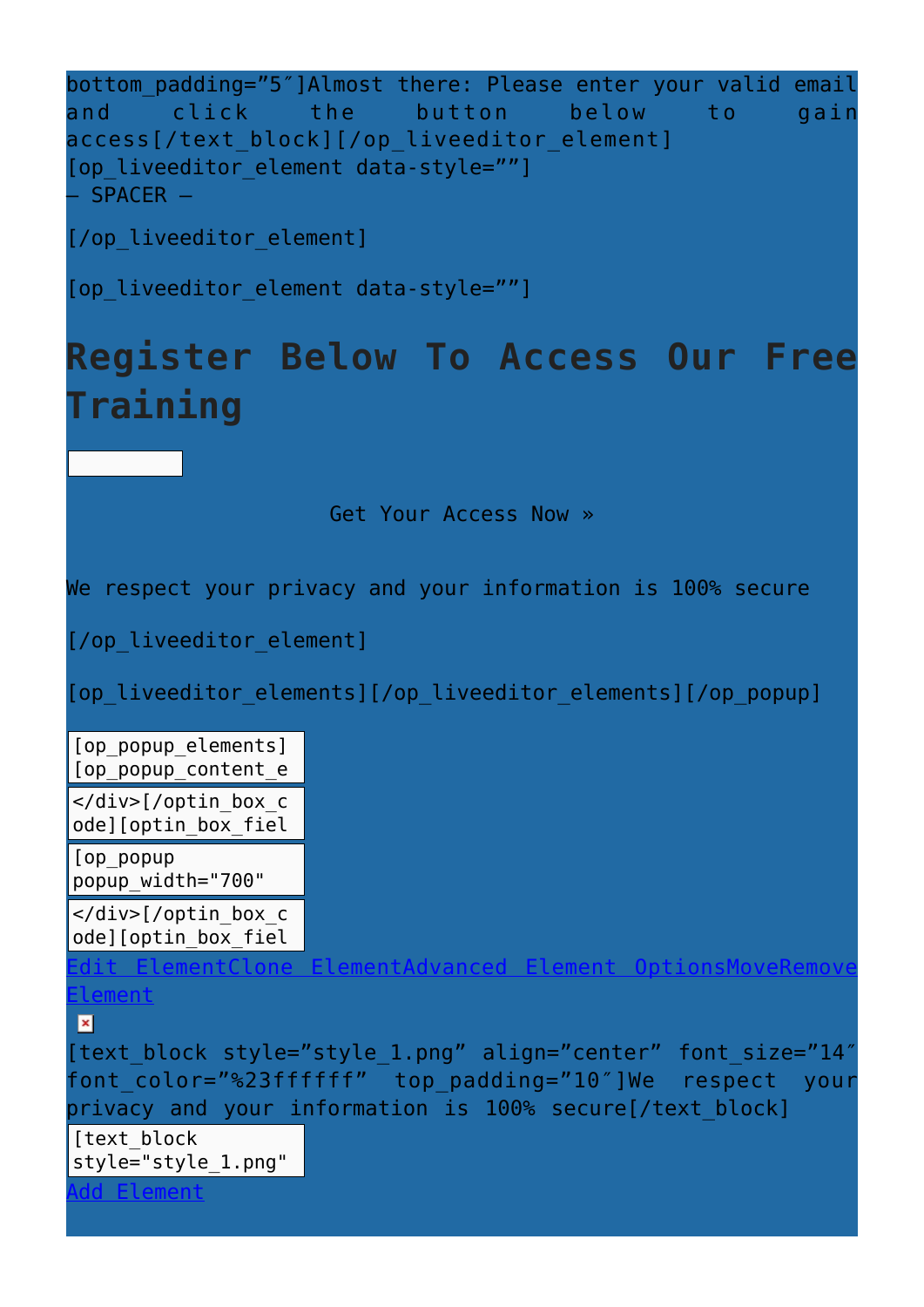[Add New Row](#page--1-0)

[Edit ElementClone ElementAdvanced Element OptionsMoveRemove](#page--1-0) [Element](#page--1-0)

 $\pmb{\times}$ 



[images style="0" image="http%3A%2F%2

[Edit ElementClone ElementAdvanced Element OptionsMoveRemove](#page--1-0) [Element](#page--1-0)  $\pmb{\times}$ 

# **Discover the Secrets to Money Management and Position Sizing Systems that Make the Difference Between Huge Success and Mediocre Failure and Struggle.**

[headline style="1" font\_size="40"

[Edit ElementClone ElementAdvanced Element OptionsMoveRemove](#page--1-0) [Element](#page--1-0)

 $\pmb{\times}$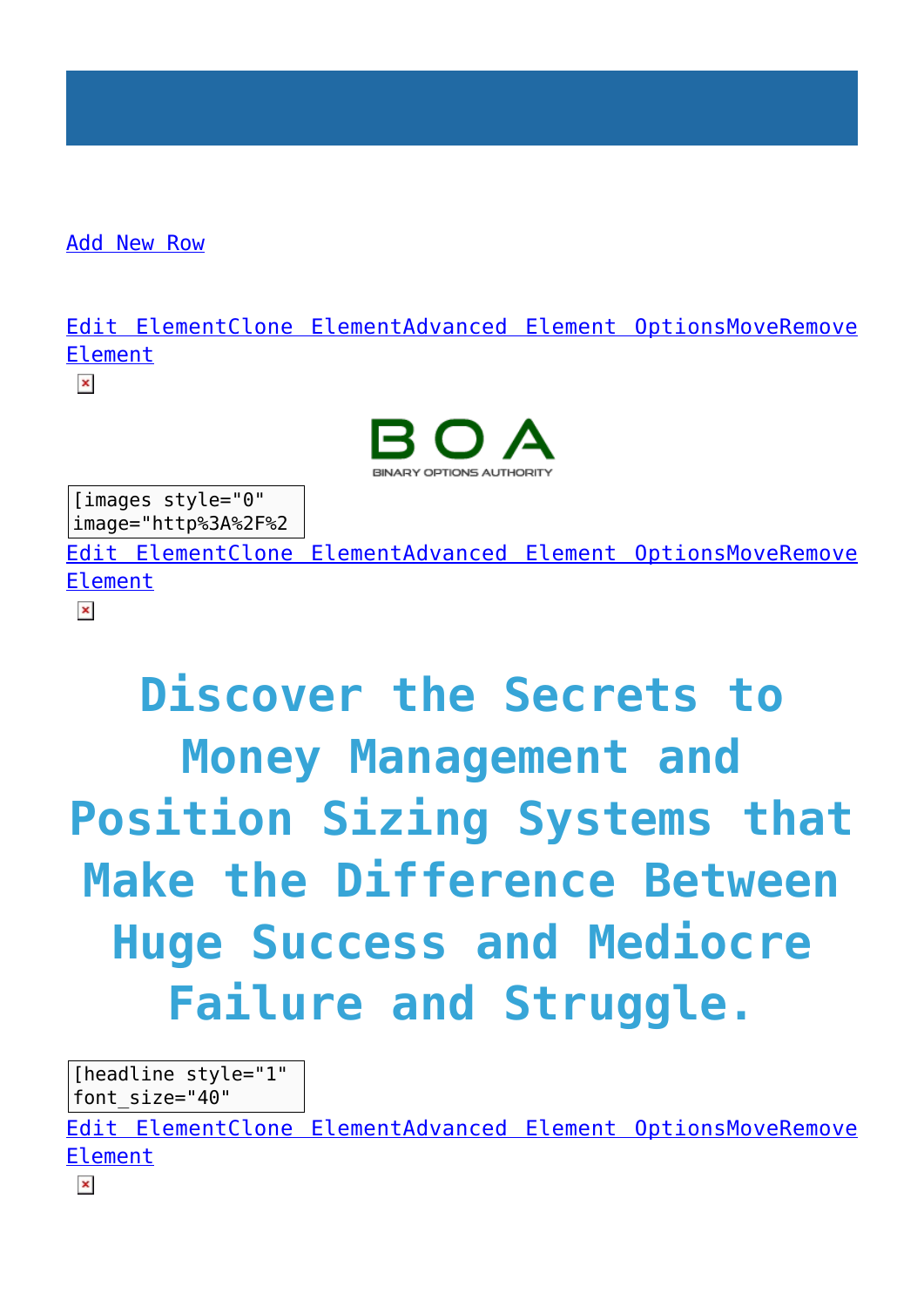Money management is an important key to trading, particularly to options trading. A good money management system will show you the position sizing strategies that allow for potential good success.

This Binary options trading course will discuss the proper money management strategies that can put you in a position to actually make keeping Rove money trading binary options in combination with the binary options trading system.

Yes when you have a good, solid binary option system in combination to a correct position sizing strategy you could steadily grow in options trading account while compounding correctly, that eventually, potentially allows you to hit that critical mass weight that really accelerates your binary options trading earnings.

### **Learn How you Could Make a Potential Full Time Living Trading Binary Options from Home. Register Above**

[headline style="1" font\_size="20"

 $\overline{\text{}}$  <span style="">This Binary options

<span style="">Yes when you have a

<span style=""> </span>  $<$ h3 style="text-align: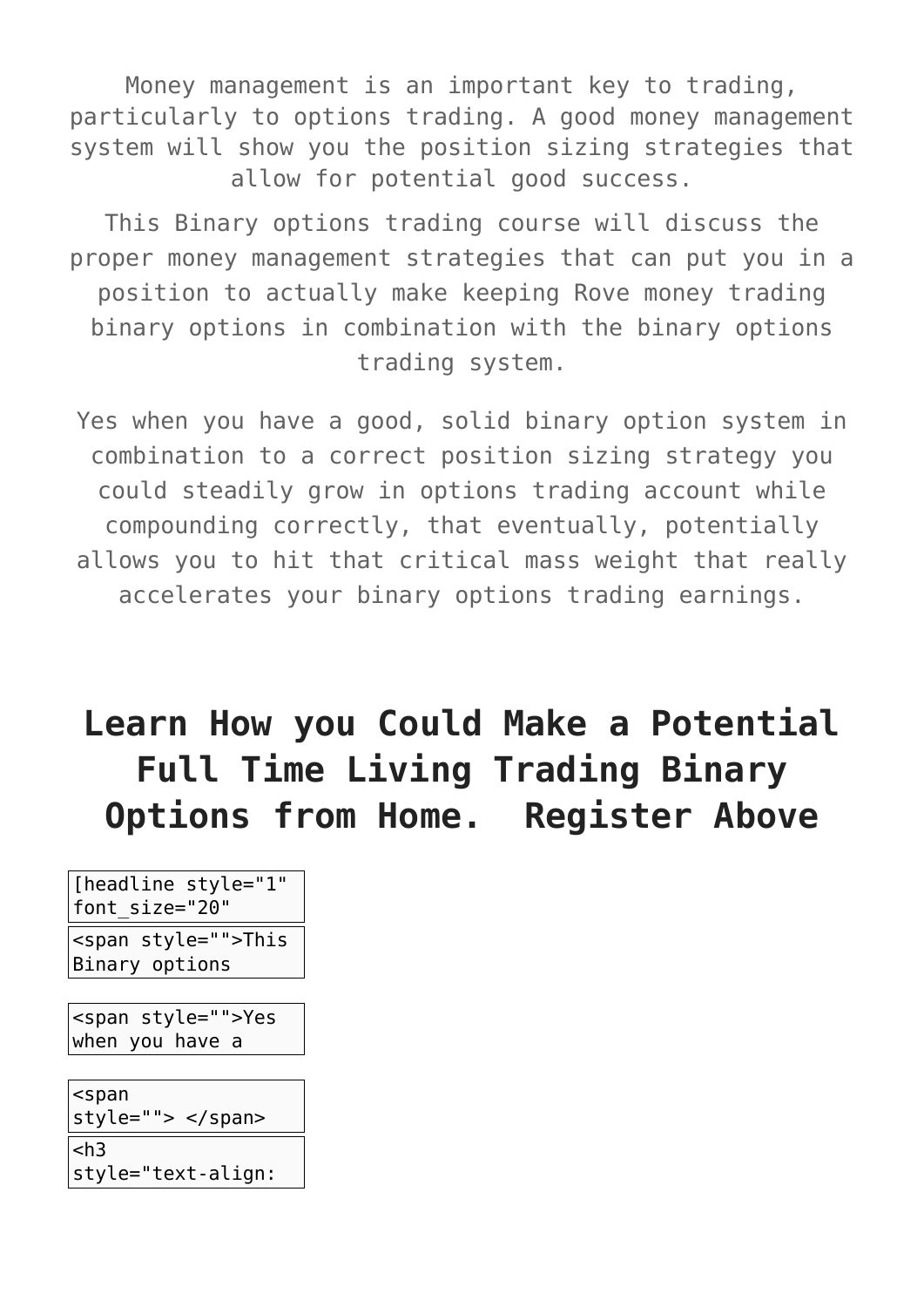```
Edit Parent ElementEdit ElementClone ElementAdvanced Element
OptionsMoveRemove Element
\pmb{\times}[op_popup popup_width="700″ popup_open_effect="fade"
popup close effect="fade" popup open speed="normal"
popup_close_speed="normal" popup border color="#fff"
popup_border_size="16″ popup_padding_top="20″
popup_padding_bottom="20″ popup_padding_left="30″
popup padding right="30″ pop trigger dontshow="0″
pop trigger time="0" pop exit intent="N"
pop dont show on tablet="N" pop dont show on mobile="N"
popup_id="op_popup_id_1428489946906″]
               Access Your Free Training »
[op liveeditor element data-style=""]
50% Complete
[/op liveeditor element]
[op_liveeditor_element data-style=""][text_block
style="style 1.png" align="center" font size="14"
font color="%23b3b3b3" top padding="5"
bottom_padding="5″]Almost there: Please enter your valid email
and click the button below to gain
access[/text block][/op liveeditor element]
[op liveeditor element data-style=""]
— SPACER —
[/op liveeditor element]
```
[op liveeditor element data-style=""]

### **Register Below To Access Our Free Training**

Get Your Access Now »